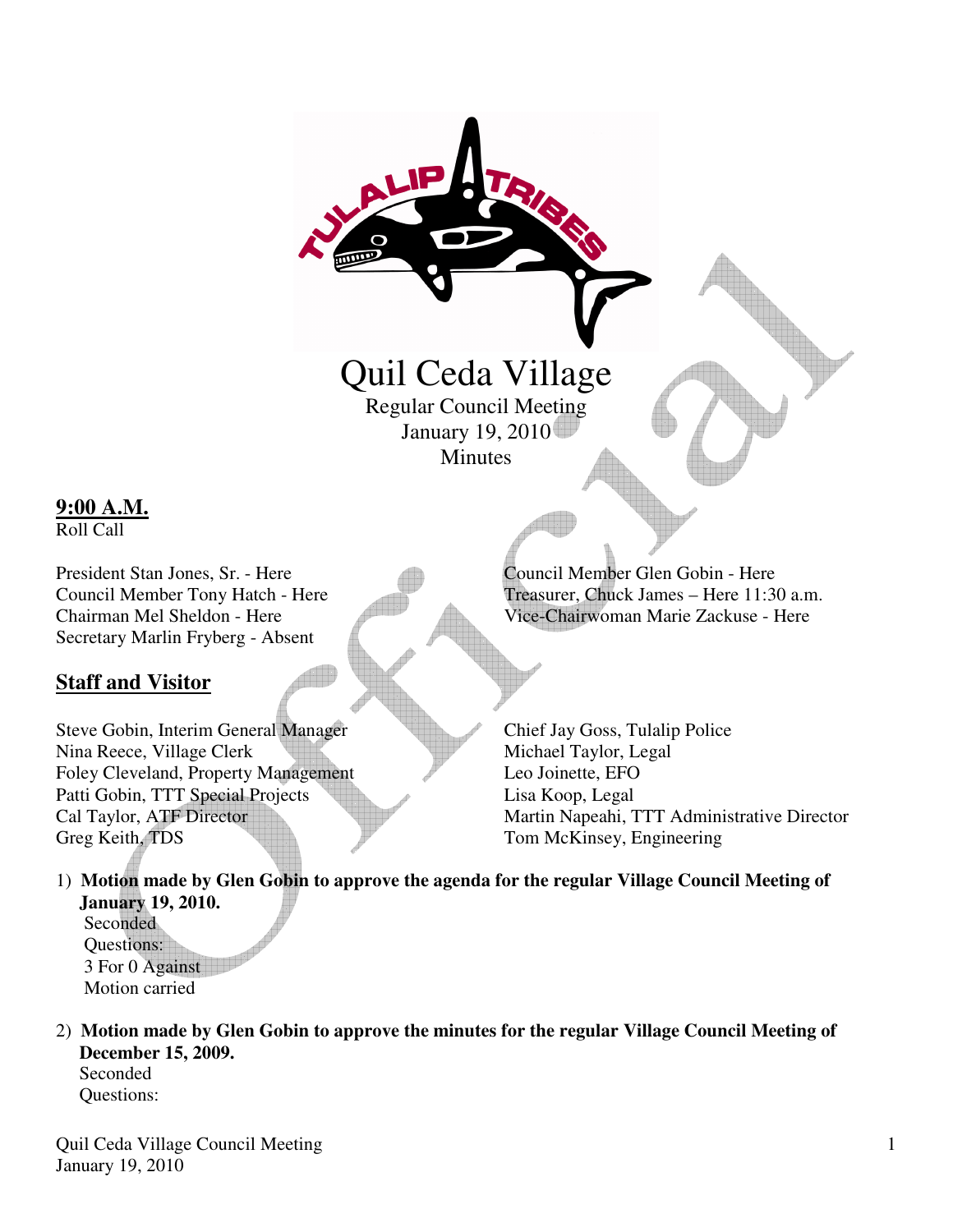3 For 0 Against Motion carried

## **Law Enforcement**

3) 2009 Annual Police Report Handout Discussion – Commander Jira; Tony Hatch; Glen Gobin; Chief Goss Review of 2009 annual statistics.

## **Administration**

9:30 a.m. Closed Session – Personnel 10:22 a.m. Open

4) **Motion made by Tony Hatch to approve Resolution No. 2010-001 appointing Steve Gobin as the Interim Quil Ceda Village General Manager with full check signing authority as well as contract signing authority from January 11, 2010 until March 12, 2010**.

 Seconded Questions: 2 For 0 Against 1 Abstain (Glen Gobin-related) Motion carried

5) **Motion made by Tony Hatch to approve Resolution No. 2010-002 authorizing the 2010 QCV budget**. Seconded

 Questions: 3 For 0 Against Motion carried

6) Update-Marysville Fire District 12 Contract

Handout

 Discussion: Nina Reece; Lisa Koop; Glen Gobin; Michael Taylor; Mel Sheldon; Tony Hatch Draft agreement available for fire services between Quil Ceda Village and Marysville Fire District 12. Some language has to be changed in 8.1 and 8.2. The Village is and should be responsible for fire services within the Village. It will be the responsibility of the Village to collect from the service from the property users within the Village for fire services. Council would like to make sure the jurisdiction is Quil Ceda Village and the Tulalip Tribes. It is the responsibility of the local jurisdiction to assert their proper authority and not allow other jurisdictions to control the Tribes' territory. The Reservation as a whole will need to have similar agreements. This agreement is within the boundaries of Quil Ceda Village. The Village is unique in that it is chartered under the Tulalip Tribes. The Village is the government within a specific area within the Tulalip Reservation. The Village does not own the land or the businesses of the Tulalip Tribes. As a government, the Village provides services. It is the Villages responsibility to provide services such as fire and law enforcement. The Village is on the leading edge. It is paving the way for political subdivisions within Tribes. By being the first Tribe to go down this path, it creates a considerable amount of discussion to make all the concepts come to fruition. Staff would like an executive summary. Quil Ceda Village will schedule a working meeting to finalize the draft agreement.

Quil Ceda Village Council Meeting January 19, 2010